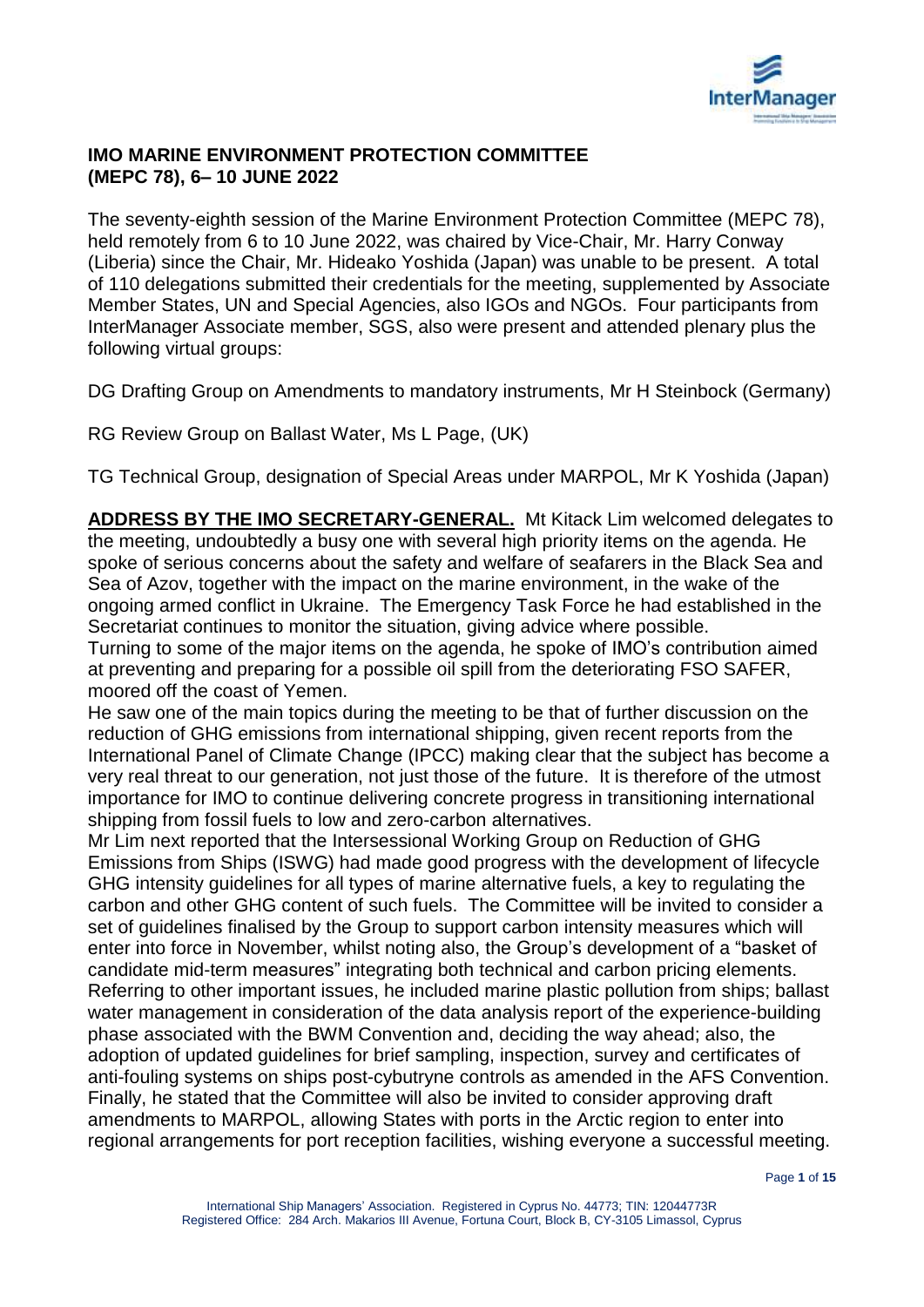

**DECISIONS OF OTHER BODIES.** The Committee noted the decisions and outcomes of other IMO bodies, in particular, the outcome of IMO Council meeting C/ES.35 commenting on the situation relating to the Black Seas and Sea of Azov.

**Ongoing armed conflict between the Russian Federation and Ukraine and its effects on international shipping and the marine environment.** In considering the impacts of the ongoing armed conflict, Council had:

- Requested IMO Committees to consider ways of enhancing Member States efforts in supporting affected seafarers and commercial vessels;
- Agreed to encourage the installation of a blue safe maritime corridor to allow safe evacuation of seafarers and ships from the high-risk and affected areas in the Black Sea and Sea of Azov; and,
- Invited the IMO S-G to collaborate with the relevant parties to initiate the establishment of such a corridor, and keep Member States informed.

In this regard, the Committee noted the action taken by the S-G in contacting both factions involved in the conflict but that, despite this initiative, there remain many safety and security issues hampering access to the corridor and the ability of ships to depart from their berths in Ukrainian ports.

Actions taken by the Legal Committee, the Maritime Safety Committee and the Facilitation Committee in response to the Councils instruction were duly noted, following which a large number of views were expressed, all of which condemned the actions of the Russian Federation. On the basis of such support by the delegations who spoke, the Committee took the following actions:

- Noted resolution MSC.495(105) strongly condemning the Russian Federation's invasion of Ukraine;
- Further noted discussions held at PPR 9 which highlighted the resulting impact of the armed aggression on the marine environment;
- In this regard, reaffirmed its strong commitment to Sustainable Development Goals (SDGs);
- Expressed concern about the consequences of Russian Federation attacks directed at peaceful commercial vessels, inter alia, **MV Millenial Spirit, MV Helt, MV Azburg** and other ships that had sustained damage, ending in spillage of substances harmful to the marine environment;
- Stressed the importance of protecting the environment in times of war, in compliance with international obligations and humanitarian law;
- Urged the Russian Federation to refrain from attacks aimed at commercial ships and critical port infrastructure; and,
- Resolved to keep this matter under review, inviting Member States to provide relevant reports to the Committee.

In response, the delegation of the Russian Federation specifically requested the following points to be included in the report of the meeting: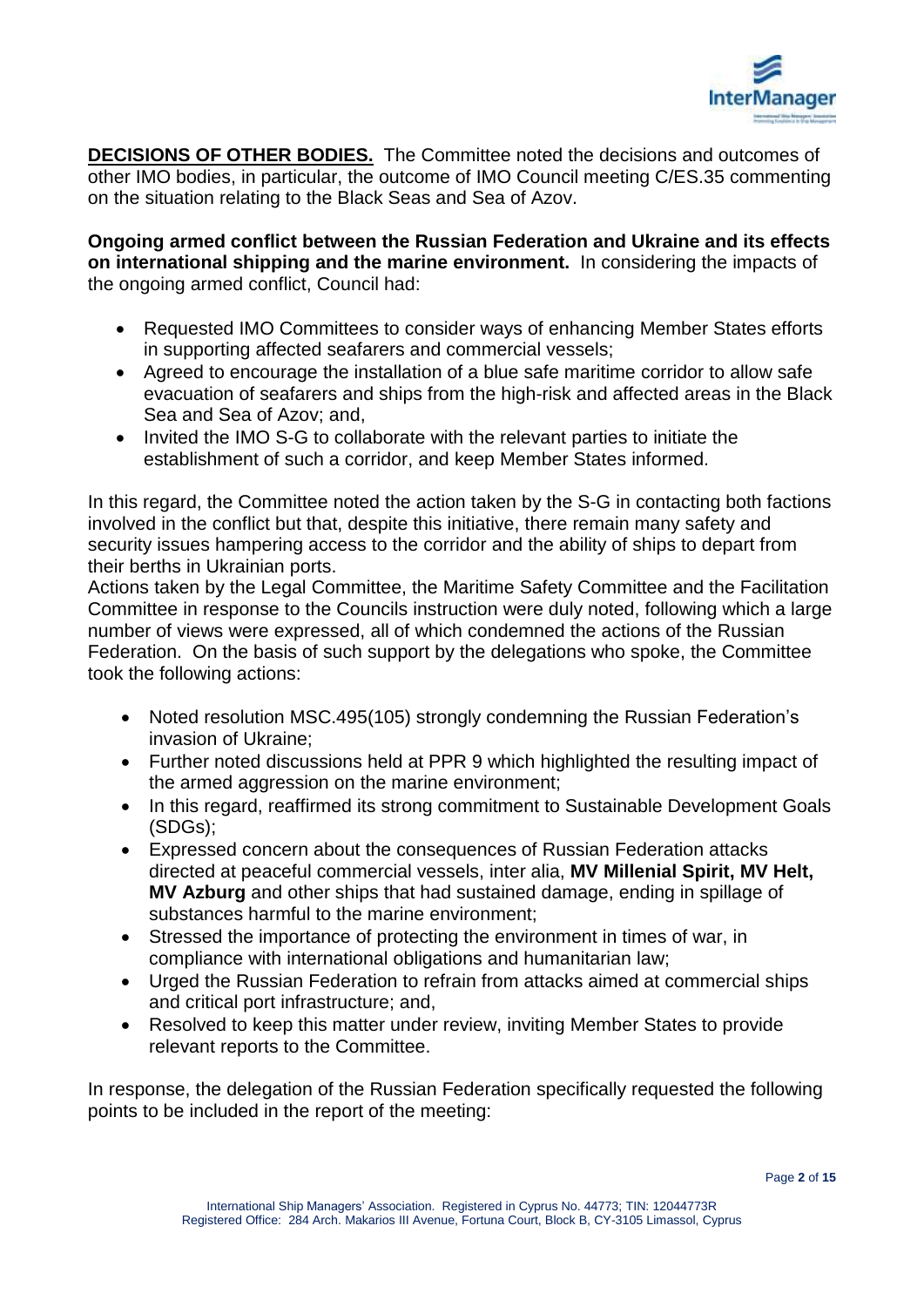

- Conclusions of the Committee should be based on fact, supported by evidence. The shelling of commercial vessels had been rebutted as unfounded, indeed existing facts point to the Ukrainian side employing the strategy of bombing innocent vessels and people;
- The lopsided character of the Committees outcomes in tackling this issue is inadmissible, where blame is expressly put only on one party while the actions of other Parties involved are equally expressly omitted;
- As to allegations of distorting supply chains, especially food, it had been demonstrated that this is the result of massive illegal unilateral restrictive measures undertaken against the Russian Federation; and,
- The efforts of the IMO S-G and Secretariat had been commended in facilitating the designation of blue safety maritime corridors in the Sea of Azov and Black Seas. The Committee had been informed of the newly established humanitarian corridor in the Sea of Azov for the safe departure of vessels from the port of Mariupol and the amendment in the route of an earlier established humanitarian corridor in the Black Sea due to security considerations.

# **CONSIDERATION AND ADOPTION OF AMENDMENTS TO MANDATORY**

**INSTRUMENTS.** Following a short discussion in plenary, a Drafting Group (DG) on Amendments to Mandatory Instruments was established and in examining the DG's subsequent report, the Committee approved it in general, and in particular:

- Adopted the draft amendments to MARPOL Annex I concerning watertight doors;
- Adopted the draft amendments to MARPOL Annex II related to the revised GESAMP Hazard Evaluation Procedure;
- Adopted the draft amendments to the IBC Code concerning watertight doors; and,
- Authorised the Secretariat to effect any necessary editorial corrections.

## **HARMFUL AQUATIC ORGANISMS IN BALLAST WATER.**

**Matters considered by correspondence prior to the virtual meeting.** A total of five documents were considered by correspondence prior to the virtual meeting during which the Committee reconfirmed all of the Chairs proposals. These included the organisational arrangements related to the evaluation and approval of ballast water management systems (BWMS); type approval of BWMS; and, matters arising from PPR 9.

**Matters considered during the virtual meeting.** During the virtual meeting, the Committee considered documents, both deferred from MEPC 76 and MEPC 77, and those submitted to this session, addressing the following issues:

- The experience-building phase associated with the BWM Convention (EBP);
- Application of the BMW Convention to ships operating at ports with challenging water quality;
- Proposals for amendments to the BMW Convention or its associated guidelines, relating to the temporary storage of treated sewage and grey water in ballast tanks, the form of the Ballast Water Record Book, the example ballast water reporting form, and the application of the BMW Convention to specific ship types; and,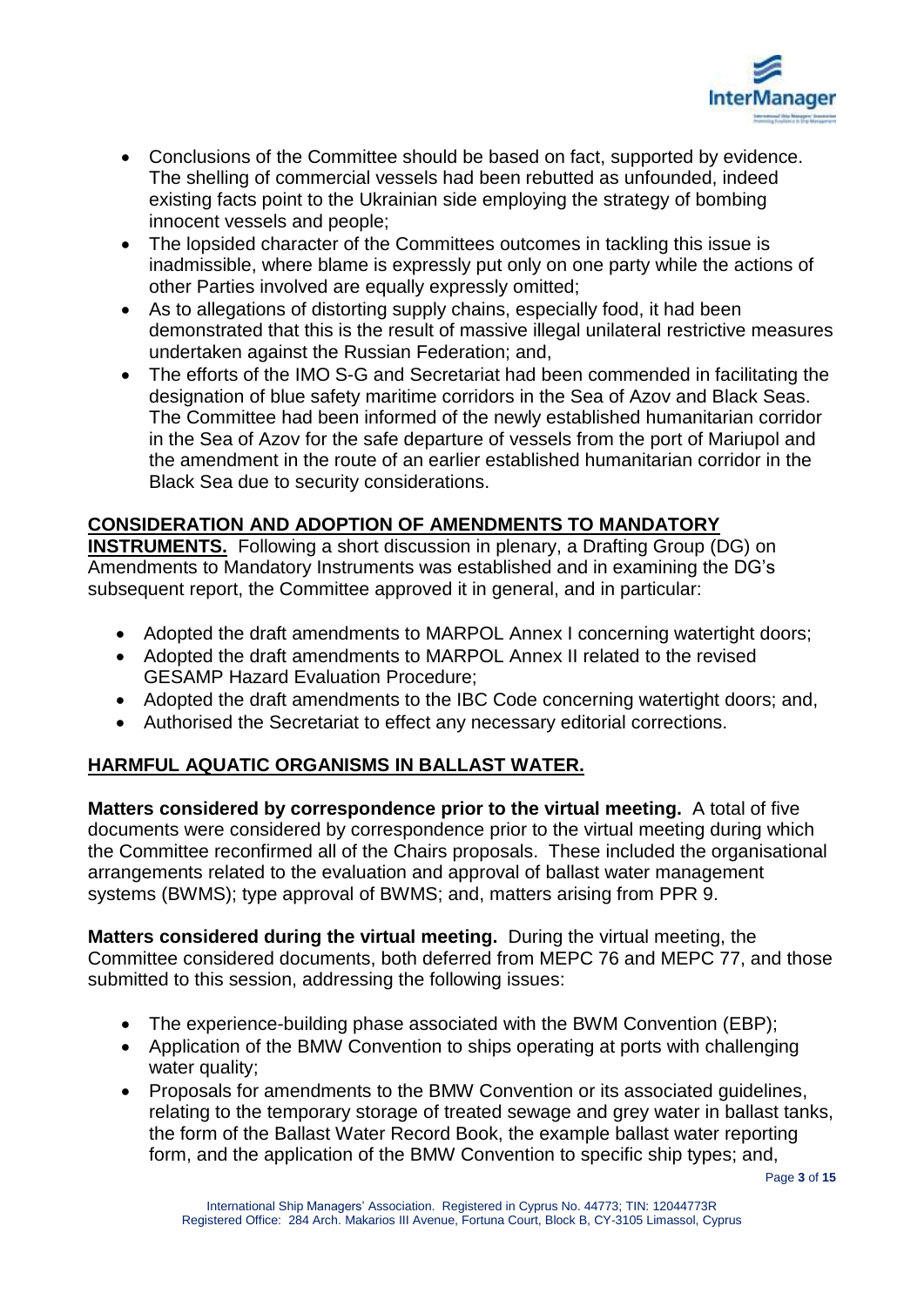

 Other matters, including outcomes of PPR 9 and the Ninth Stocktaking Workshop of the GESAMP-BWWG.

In the interest of time, all documents were referred to the Ballast Water Review Group for detailed consideration.

**The experience-building phase associated with the BWM Convention.** MEPC 71 established the EBP whilst MEPC 72 approved the related data gathering and analysis plan (DGAP), later revised by MEPC 74. It was also recalled that the WMU had been engaged to gather and analyse data in preparation for a data analysis report. Seven associated documents were submitted on this issue, spear-headed by one from the Secretariat providing the data analysis report on the EBP and highlighting the main points identified during the analysis.

**Application of the BWM Convention to ships operating at ports with challenging water quality.** It was recalled that MEPC 77 had invited submissions on this subject, and as a result, seven documents were received regarding the problem.

**Other proposals for amendments to the BWM Convention or its associated guidelines.** The Committee recalled that MEPC 77 had noted proposals to revise the form of the Ballast Water Record Book (BWRB) and invited proposals on the application of the BWM Convention to specific ship types to this session. In response, seven submissions were received which were duly considered.

**Other matters relating to ballast water management.** The Committee recalled that:

- MEPC 75 had requested GESAMP-BWWG to prepare draft guidelines for reevaluations in cases where modifications had been made;
- Regulation A-4 provided that exemptions shall be communicated to the Organisation, while the Assembly directed that the Global Integrated Shipping Information System (GISIS) was the appropriate platform for doing so;
- PPR 9 had agreed a unified interpretation of Appendix I to the BWM Convention (Form of International Ballast Water Management Certificate); and,
- MEPC had instructed the BWRG to consider developing procedures for reevaluations of BWMS in cases where the GESAMP-BWWG recommendation might be challenged.

Three documents were then considered in relation to this aspect of BWM.

**Establishment of the Ballast Water Review Group.** Having considered the report of the Ballast Water Review Group, the Committee approved it in general and took action as follows:

- Agreed in principle to develop a BWM Convention Review Plan (CRP);
- Established a Correspondence Group on Review of the BWM Convention under appropriate terms of reference;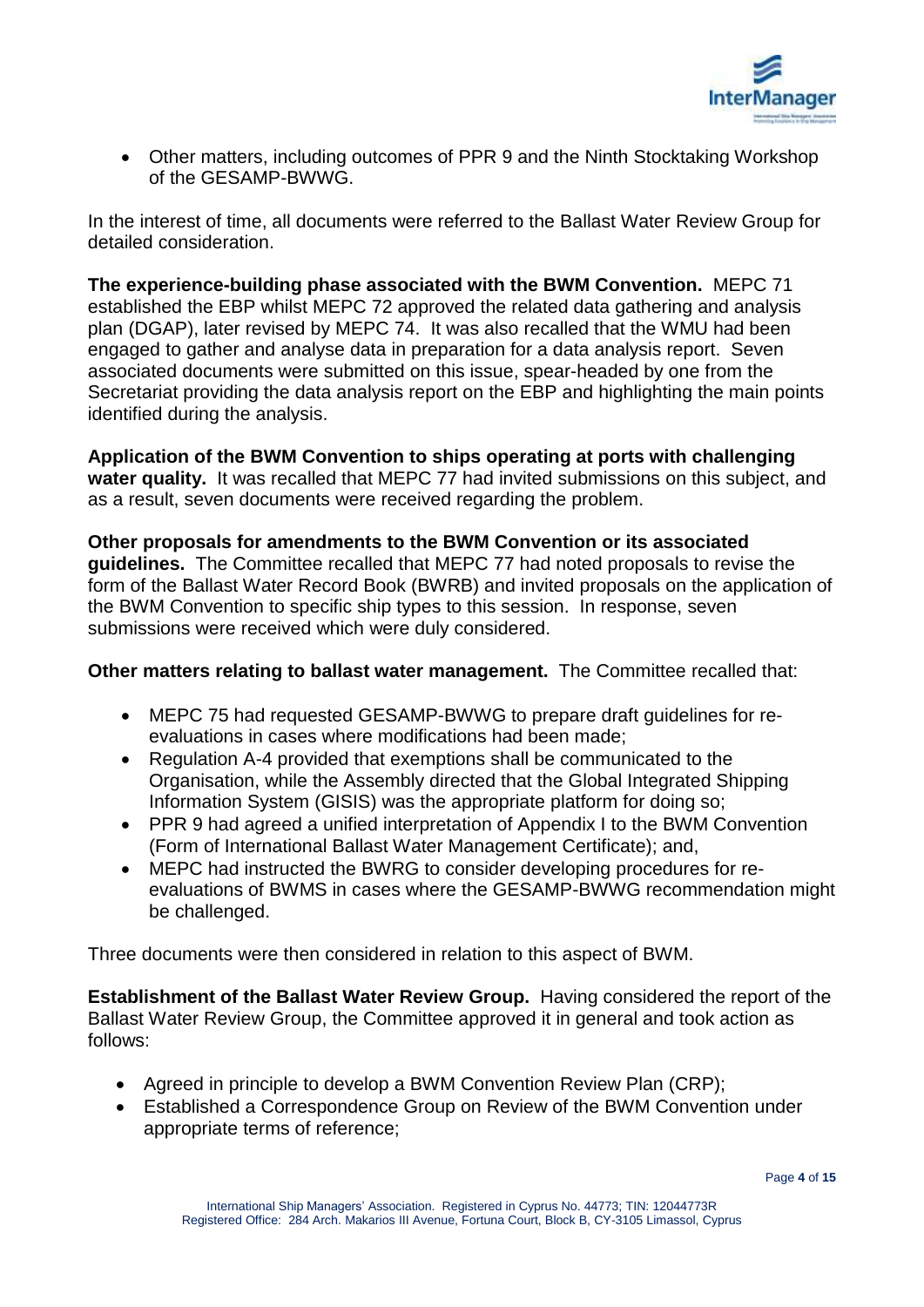

- Approved the draft unified interpretation of Appendix I to the BWM Convention (Form of International Ballast Water Management Certificate), thereby consolidating all existing unified interpretations to the BWM Convention by means of circulating BWM.2/Circ.66/Rev.3;
- Approved the draft guidelines for re-evaluations in cases where modifications have been made to a BWM system, instructing the Secretariat to issue the revised *Methodology for information gathering and conduct of work of the GESAMP-Ballast Water Working Group* incorporating these guidelines as a new chapter 12. This would apply to all cases where modifications are made after this session to an already approved BWM system (BWMS);
- Endorsed the Group's view that for re-evaluations of BWMS which make use of Active Substances to be conducted in cases where the recommendation of the GESAMP-BWWG may be challenged in the Committee:
	- .1 Sound scientific justification and clear rationale should be provided;
	- .2 The re-evaluation should not require substantial new information; and,
	- .3 An additional fee of US\$20.000 would be payable if the recommendation of the GESAMP-BWWG remains unchanged after the challenge.
- Instructed the Secretariat to resolve the problems with regard to registering exemptions based on a Same Risk Area (SRA) in the BWM Module in GISIS;
- Endorsed the Group's view that the relevant scope and objective for temporary stowage of treated sewage and grey water in ballast tanks should be to ensure that BW discharges from ballast tanks used also for other purposes would be compliant with the BWM Convention, whilst other associated issues should be addressed in the context of MARPOL Annex IV;
- Invited concrete proposals on additional aspects of quidance on the temporary stowage of treated sewage and grey water in ballast tanks under the BWM Convention, and consider any further action needed with respect to MARPOL;
- Invited submissions for further proposals on the fundamental issues regarding challenging water quality identification, aspects of BWE+BWT and other such overarching issues;
- Invited concrete proposals for amendments to appendix II of the BWM Convention (Form of ballast water record book) to MEPC 79 with a view to approval at that session;
- Noted that, owing to time constraints, the Group was not able to consider document MEPC 78/4/7 concerning amendments to the appendix of the 2017 Guidelines (G6) (Example ballast water reporting form); and,
- Re-established the BWRG at MEPC 79, in accordance with the provisions of regulation D-5 of the BWM Convention, to consider also those terms of reference that could not be considered or concluded at this session owing to time constraints.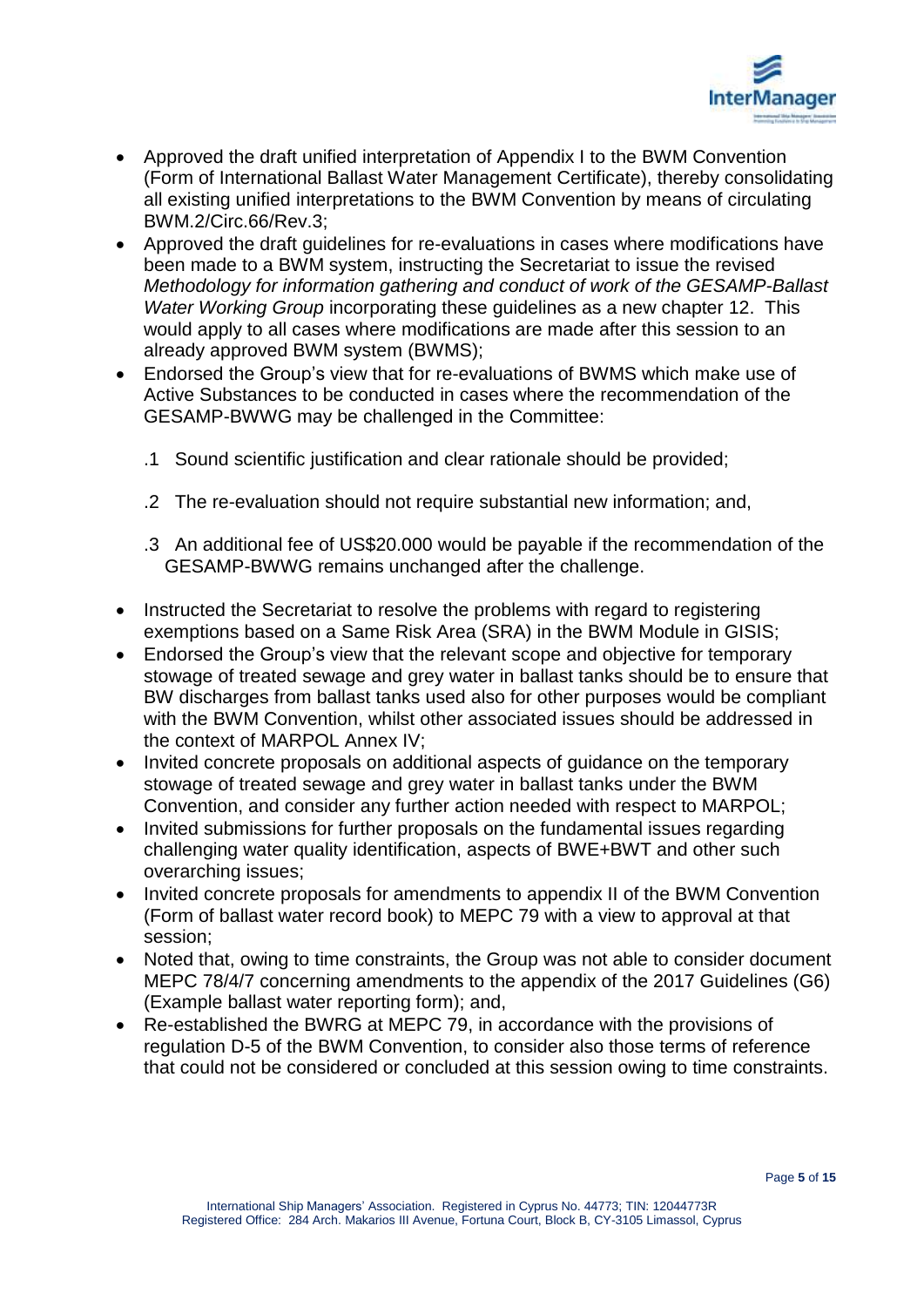

## **AIR POLLUTION PREVENTION.**

**Matters considered by correspondence prior to the virtual meeting.** The Committee considered by correspondence, a total of five documents and during the virtual meeting, reaffirmed the endorsement of the Chair's proposals. These comprised instructions to PPR 10 regarding the Global 0.50% Sulphur limit and matters arising from PPR 9.

**Exhaust gas cleaning systems (EGCS) matters arising from PPR 9.** The Committee considered two draft MEPC circulars concerning EGCS as prepared by PPR 9, and two submitted documents, one by Germany and the other by CLIA. During discussion, most delegations took the view that the use of common emission factors is important for consistent application of the risk assessment guidelines, but that time had been insufficient for them to be validated against additional data and other emission factors. Notwithstanding this, there was widespread support for the draft 2022 Guidelines for risk and impact assessments of the discharge water from EGCS, as prepared by PPR 9, with the understanding that they will be kept under review, and these were duly approved.

**Reporting of flashpoint under MARPOL Annex VI.** With regard to the proposed amendment to appendix V of MARPOL Annex VI to include flashpoint as mandatory information in the bunker delivery note, as prepared by the Correspondence Group on Data Collection and Analysis under regulation 18 of MARPOL Annex VI considered at a previous session, it was recalled that MSC 105 had been invited to note the status of the work undertaken at MEPC in relation to flashpoint of fuel oil. Subsequently, in light of the outcome of MSC 105 and considering the urgency of the matter, the Committee agreed that information on the flashpoint of fuel oil should be included in the bunker delivery note under MARPOL Annex VI.

## **ENERGY EFFICIENCY OF SHIPS.**

The Committee considered two documents by correspondence, prior to the virtual meeting, one by ITTC and the other by the Secretariat. Note was taken of the information provided by ITTC in document MEPC 78/6 providing updates to the ITTC recommended procedure and guidelines concerning the determination and verification of the EEDI requirements whilst MEPC 78/INF.3 provided the eleventh summary of data and graphical representations of the information in the EEDI database. A total of eleven documents on Energy Efficiency of Ships were deferred for consideration to MEPC 79.

## **REDUCTION OF GHG EMISSIONS FROM SHIPS.**

This was the longest and most complicated item on the agenda which I will attempt to summarise but if further detail is required, please get in touch.

**Matters considered by correspondence prior to the virtual meeting.** Eight documents were considered by correspondence prior to the virtual meeting when it was decided to reconfirm the endorsement of the Chair's proposals, which were as follows: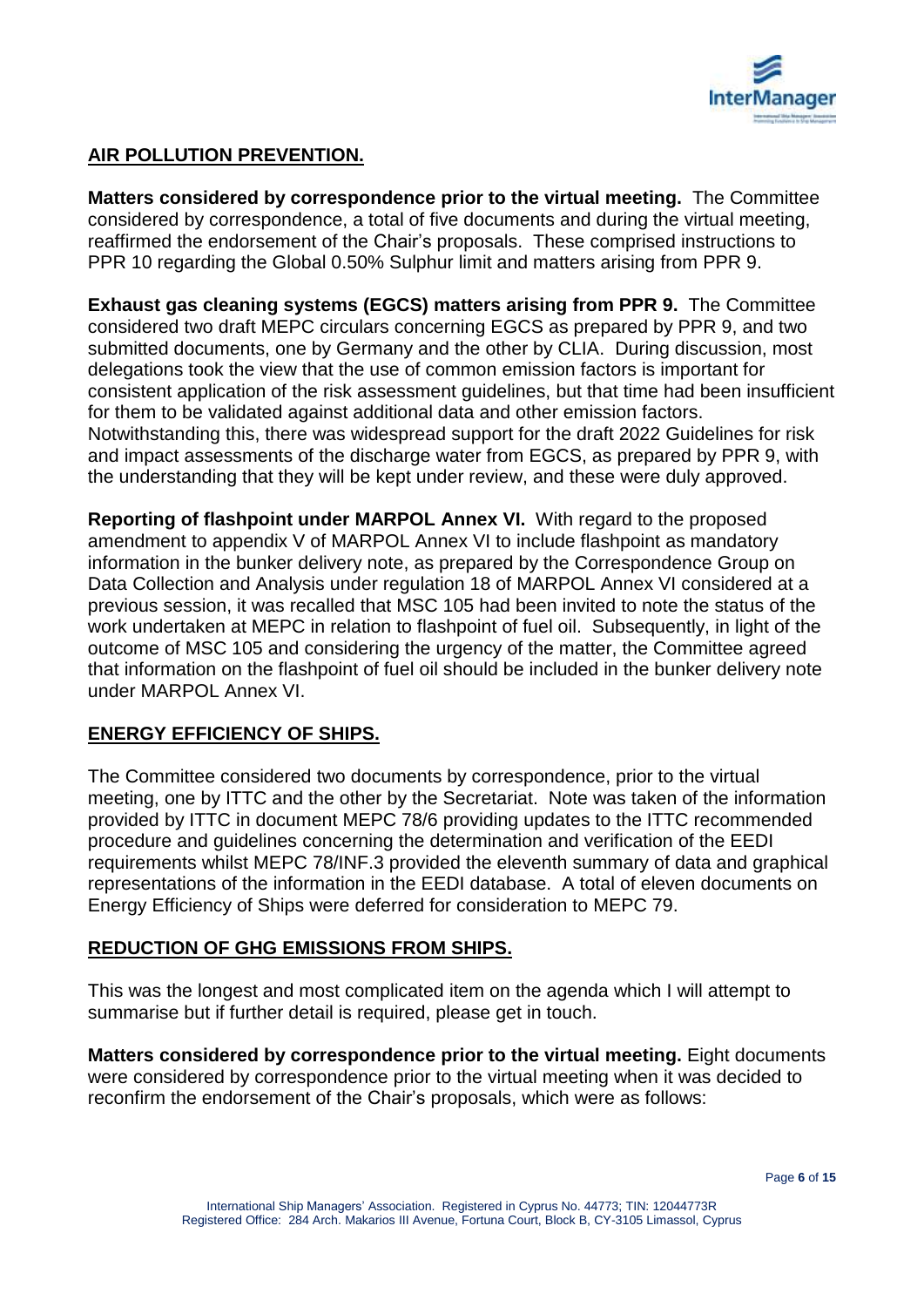

- **National Action Plans to address GHG emissions.** Noted the information regarding Finland's National Action Plan (NAP) and that by the Secretariat on a new guide entitled *National Action Plan to address GHG emissions from ships, from decision to implementation* developed by the IMO-Norway GreenVoyage2050 project;
- **Measurement of methane slip emissions from LNG dual fuel engines.** Noted the information from the Republic of Korea (RoK) on such measurement in terms of tank-to-wake emission factors by using relevant procedures specified in the NO<sup>x</sup> Technical Code 2008;
- **United Nations Climate Change Conference (COP 26).** Noted the outcome;
- **Calculation of reference speed in the framework of the EEXI regulation.** Noted development of the 2022 IACS guidelines for the use of Computational Fluid Dynamics (CFD) for the purposes of deriving the reference speed in the framework of EEXI regulation, which will be incorporated in an IACS Recommendation;
- **Testbeds for alternative fuels and propulsion systems.** Noted the information provided by the Republic of Korea on the development of a land-based testbed for eco-friendly ship fuel and propulsion systems considering the ocean environment, and on a marine testbed ship for alternative fuels and electric propulsion systems; and,
- **NO<sup>x</sup> compliance for engines using biofuels.** Instructed the PPR Sub-Committee to consider three documents (from Denmark et al, India and Canada) and advise the Committee accordingly.

**Matters considered during the virtual meeting.** The committee agreed to consider matters under this agenda item in the following order:

.1 proposals related to revision of the initial IMO GHG Strategy;

.2 outcome of ISWG-GHG 12 in conjunction with proposals for mid-term GHG reduction measures and the establishment of the IMRB submitted to this session;

- .3 outcome of ISWG GHG 11; and,
- .4 proposals related to onboard CO<sup>2</sup> capture.

**Proposals related to the revision of the initial IMO GHG Strategy.** Thirteen documents were submitted under this item for consideration.

The Committee recalled that the *Initial IMO Strategy on Reduction of GHG Emissions from Ships* foresaw the adoption of a Revised Strategy in Spring 2023 and to that end, MEPC 77 recognised the need to strengthen the ambition of the Initial Strategy and agreed its initiation with a final draft to be considered by MEPC 80, with a view to adoption.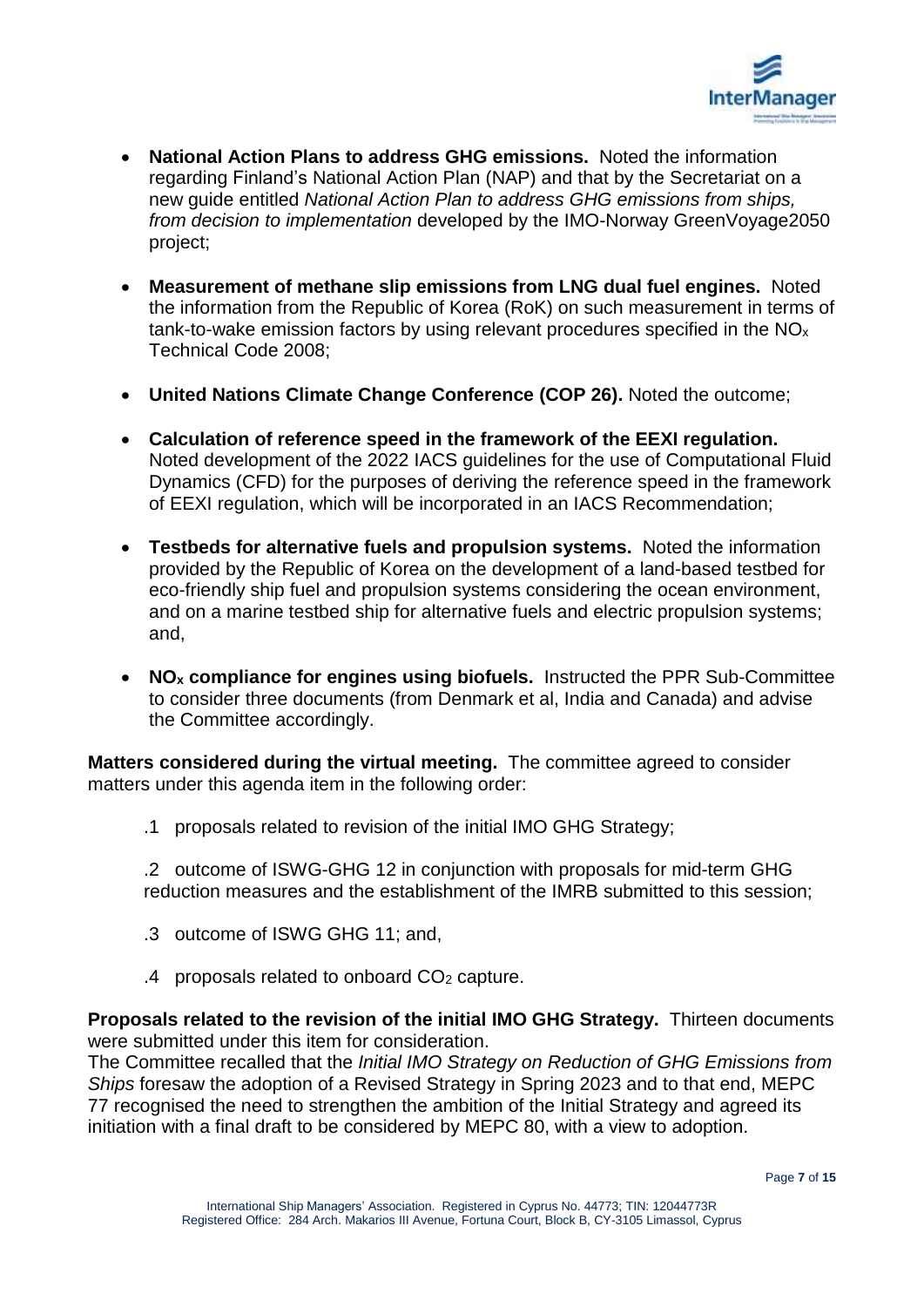

**Discussion on the proposals related to the revision of the Initial Strategy.** In considering the proposals, delegates were invited to focus on the following elements:

- .1 the revision of the vision and levels of ambition;
- .2 how to ensure a fair and just transition; and,
- .3 how to ensure that the revision of the Initial Strategy will be finalised before MEPC 80.

**Specific Views on the revision of the vision and levels of ambition.** Suffice to say, a shed-load of views (many of them divergent and incompatible) were expressed. These included: the need for a timeframe consistent with the Paris agreement's 1.5 degrees C temperature goal; that the levels of ambition of zero-carbon shipping by 2050 without concrete and reliable data to support it would not be in line with the Glasgow Climate Pact; that the level of ambition should be achievable, credible, pragmatic, be based on the observed and expected technology readiness levels (TRLs) of zero-carbon alternatives and avoid hampering global trade whilst reflecting solutions with a pathway to achieve the goals. Others stated that raising the levels of ambition should be informed by an assessment of the readiness and availability of fuels and port infrastructure, a feasibility study and an assessment of the impacts of higher ambition on States based on scientific evidence, taking into account different national circumstances and capacities. Several delegations suggested that there is a need to clarify the meaning of terms such as "zero emissions", "zero-carbon", "net-zero", "climate neutrality" etc., and that further discussion is needed not only on the terminology but also on the formulation of targets. Others were of the view that clear intermediate targets for 2030 and 2040 are required to provide certainty to achieve the Paris Agreement goals though others proposed setting progress checkpoints every five years, starting in 2025. Referring to the document submitted by the ICS (MEPC 78/7/2), probably the most sensible of those tabled, a number of delegations agreed that the levels of ambition of the Revised Strategy should be set in terms of actual performance to be achieved and not in terms of aspirational "efforts to be pursued". A submission by India expressed the view that the Revised Strategy may set sector-wise targets with some ship types made to reach net-zero earlier than other ship types focusing efforts on the most polluting ship types and sizes. Some stressed the need to not only cover CO<sup>2</sup> but also other GHG emissions, including emissions of methane and nitrous oxide, also stating that an increased use of alternative low-carbon fuels may have the potential to generate non- CO<sup>2</sup> GHG emissions under certain circumstances. However, others highlighted the fact that  $CO<sub>2</sub>$  remains the dominant source of shipping's emissions and for that reason should remain the focal point in the Revised Strategy. Another proposal aired was that the level of ambition should be expressed in terms of Well-to-Wake emissions, i.e. over the entire life cycle of the fuel, in order to avoid shifting emissions from sea to land where fuels are produced. Finally, a delegation, supported by others, considered it problematic to legitimise the alignment of international shipping goals to the temperature goals of the Paris Agreement, given that the maritime sector is responsible for less than 3% of global emissions while being essential for the transport of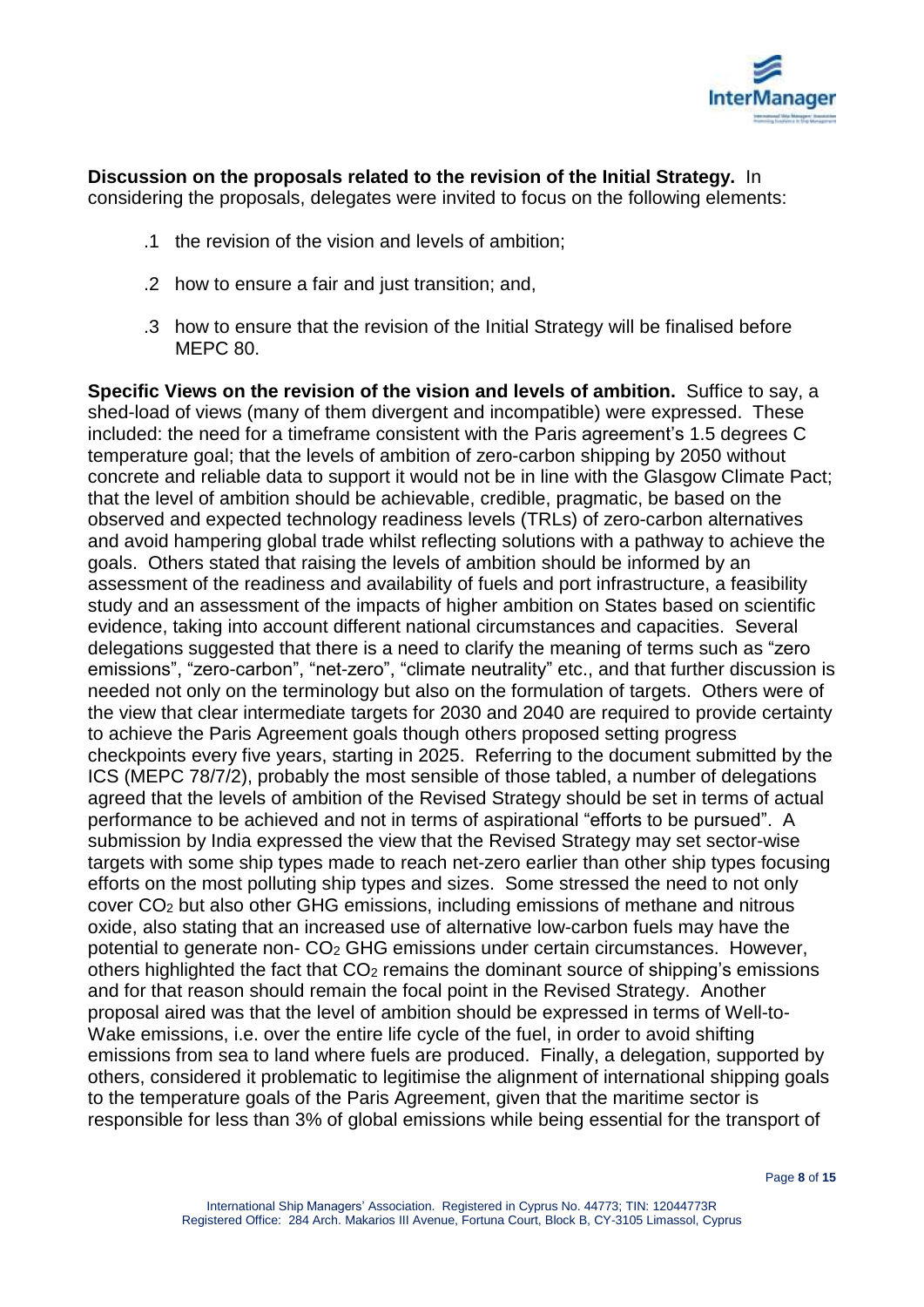

90% of global trade, questioning whether similar increases in levels of ambition had been adopted in other sectors.

**Specific Views on how to ensure a fair and just transition.** Many delegations referred to concepts such as, inter alia, an equitable, inclusive and proportionate transition; leaving no one behind; mutual support; common but differentiated responsibility and respective capabilities (CBDR-RC); the importance of carrying out impact assessments and addressing disproportionately negative impacts on States, in particular developing States, including SIDS and LDCs.

**Integration of level of ambition and just transition.** Several delegations referred to the ICS document and to the agreement of MEPC 77 to strengthen the level of ambition in the Revised Strategy, and thought the revision should be limited to a minimum number of issues, the most important being the levels of ambition. Several others referred to document MEPC 78/7/26 (Angola et al.), which advocated a comprehensive review addressing all elements in the Strategy rather than merely focusing on the vision and ambition levels. Others stressed throughout the discussion that a strengthened level of ambition and a just transition should go hand in hand in the Revised Strategy. In this context, the delegation of Argentina, supported by a number of other delegations, in highlighting that all elements of the initial Strategy are interconnected, felt that the revision of the Strategy should be addressed as a package, comprising a review of the following elements:

- .1 vision and level of ambitions
- .2 how to make operational, the guiding principles of the initial strategy;
- .3 assessment of impacts of candidate measures on States, using the procedure due to be revised as a basis in following the lessons-learned exercise;
- .4 monitoring of measures and monitoring of impacts, reviewing measures as necessary;
- .5 mechanism to address impacts on States; and,
- .6 adaption/just transition measures (i.e. financing for fuel supply and port infrastructure, technology transfer, and access to new fuels).

One delegation also mentioned that the Revised Strategy should include achievable and evidence-based levels of ambition; reinforce its guiding principles and clarify their application to guide development of mid- and long-term measures; clarify terminology issues, e.g. "carbon neutrality", etc.; and, take into account the principle of adaptability, since developing countries would need to adapt their infrastructures and would require gradual support to this end.

Several delegations stressed the importance of an ambitious basket of mid-term measures in order to show IMO's global leadership in addressing GHG emissions from ships. In this regard, it was suggested to update the list of mid- and long-term measures contained in the Initial Strategy and acknowledge the importance of action at all levels of governance in the Revised Strategy. Reference was made to document MEPC 78/7 (WSC) advocating that the development of green corridors or the production of zero-emission fuels, for example, could be envisaged to increase demand for such fuels which could accelerate the transition. A few delegations stated that such initiatives should be coordinated and

Page **9** of **15**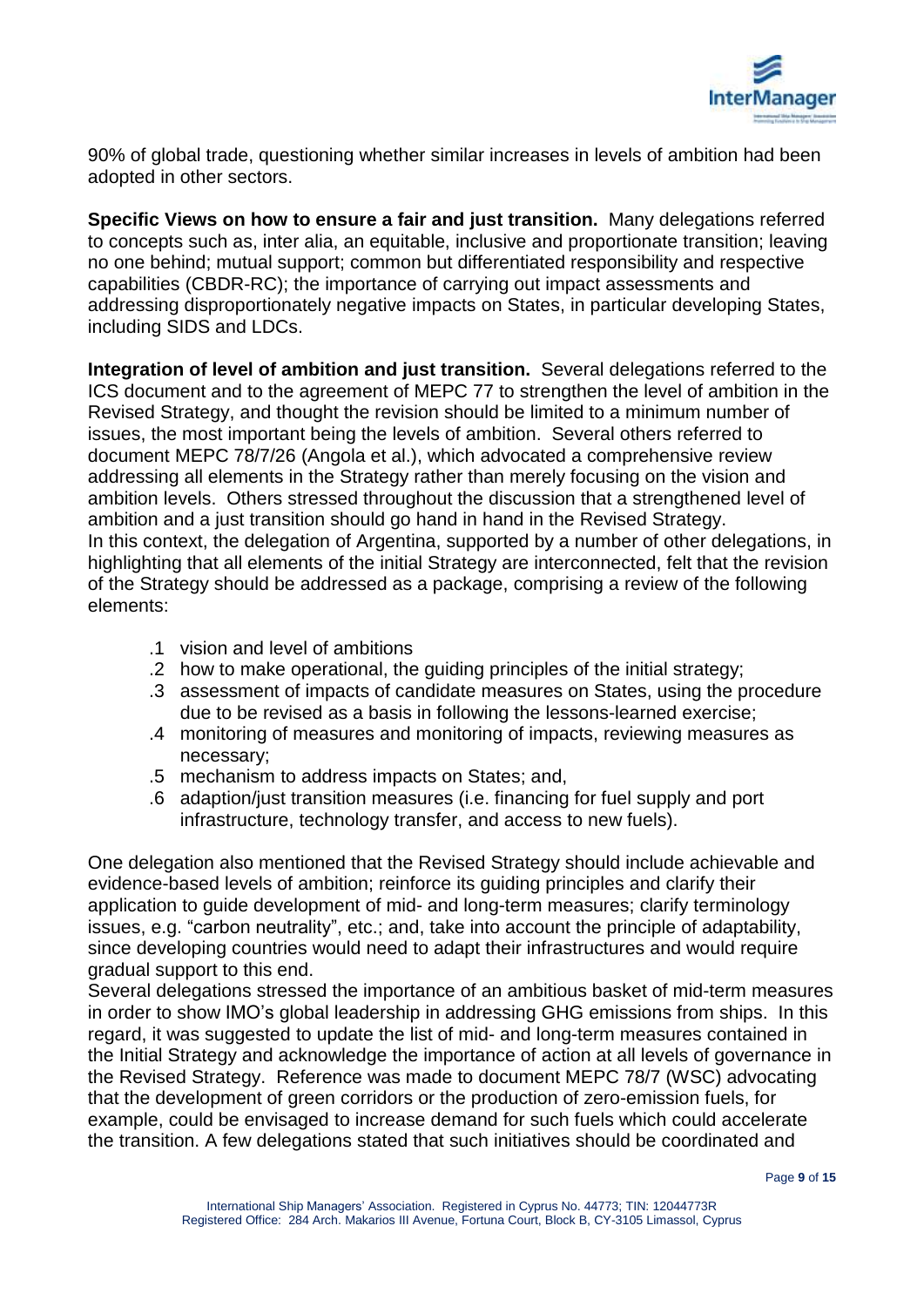

implemented at a national and/or regional level rather than globally whilst one delegation stated that the Revised Strategy should also identify when the Fifth IMO GHG Study should be initiated.

**Comments and suggestions on how to ensure that the revision of the Initial Strategy is finalised before MEPC 80.** Several delegations highlighted the magnitude of the work and referred in particular to document MEPC 78/14 (Australia et al.) supporting the establishment of a dedicated session of ISWG-GHG well before MEPC 79 in Autumn 2022 to begin the revision process. Several others referred to document MEPC 78/7/26 (Angola et al.) expressing the view that the Committee is already bearing a heavy workload on GHG-related issues and that there is a lack of evidence to make substantial revision to the Initial Strategy at this stage. They referred to the lack of translation and interpretation in ISWG-GHG meetings, and the difficulty for small delegations from developing countries in particular, to attend many meetings.

#### **Way forward for the continuation of the revision of the initial IMO GHG Strategy.**

Following the lengthy, extensive and constructive discussion, during which more than 70 delegations took the floor, the Committee noted an intervention by the Secretary-General encouraging the Committee to keep the levels of ambitions in line with the international community, whilst recognizing the needs of developing States.

The Committee then concluded its consideration on this issue and:

- Expressed its appreciation to all submitters of documents on the revision of the Initial Strategy to this session;
- Reiterated its commitment, as agreed at MEPC 77 and in view of the urgency of all sectors to accelerate their efforts to reduce GHG emissions, to strengthen the ambition of the Initial Strategy and to continue the revision process with a view to adopt the Revised Strategy by MEPC 80;
- Agreed to continue the pursuit of phasing out GHG emissions from international shipping and revision of the Initial Strategy accordingly;
- Agreed to recommend that the Council endorse the holding of one intersessional meeting before MEPC 79, i.e. ISWG-13, and to include the revision of the Initial Strategy in its terms of reference, also to establish a working group on reduction of GHG emissions from ships during MEPC 79;
- Agreed recommending to Council the holding of two intersessional working group sessions between MEPC 79 and MEPC 80;
- Invited further submissions containing concrete proposals to address all relevant sections of the Initial Strategy, taking into account the [many] comments expressed during this session;
- Requested the Secretariat to consider carrying out additional studies and organizing information session(s) and/or symposia, as appropriate, in support of the revision process; and,
- Encouraged all delegations to work together intersessionally on developing concrete proposals on the revision of the Strategy.

### **Outcome of ISWG-GHG 12 in conjunction with proposals for mid-term GHG reduction measures and the establishment of the IMRB submitted to this session**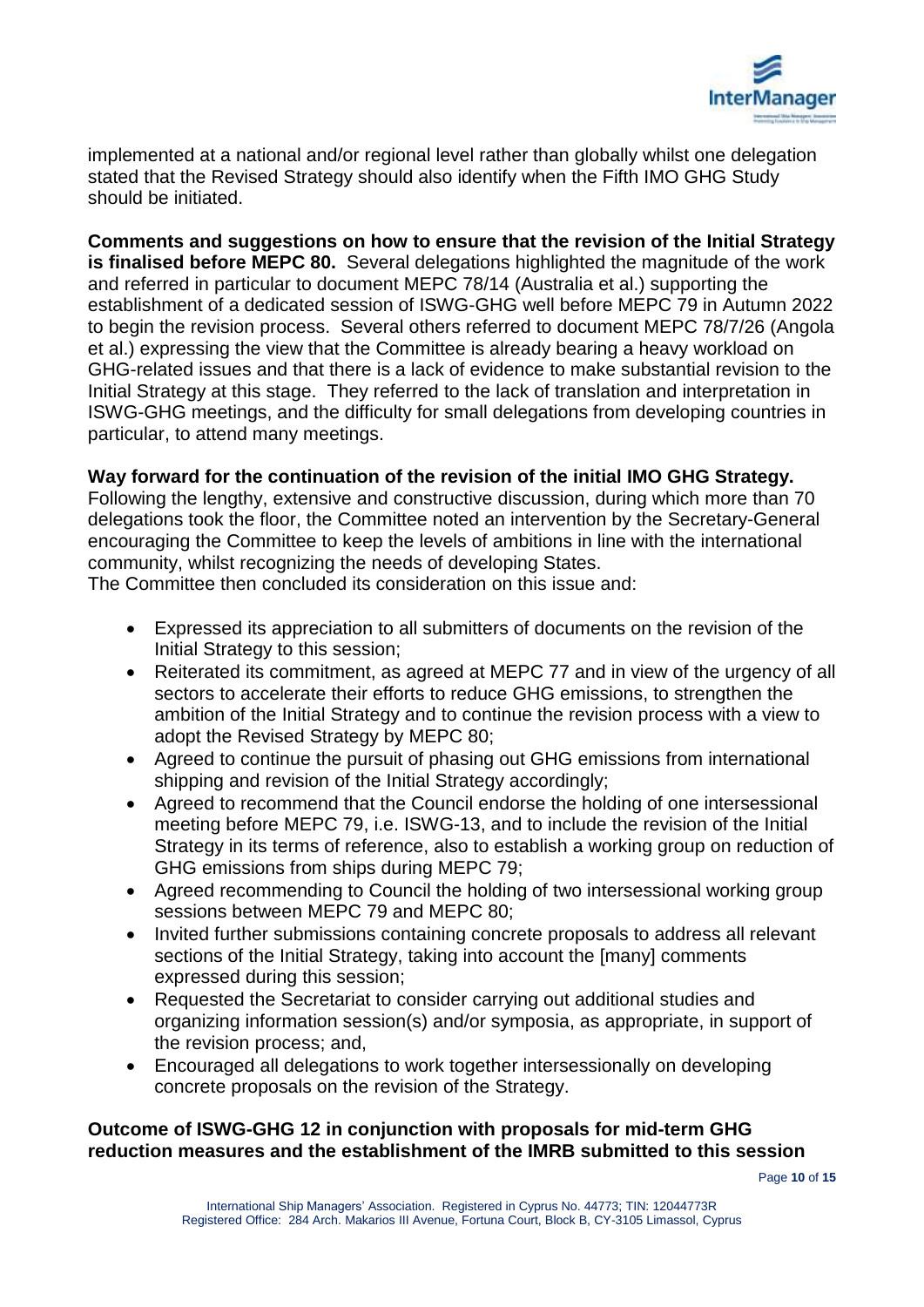

**Outcome of ISWG-GHG 12.** Having considered the report of ISWG-GHG 12, and the additional information provided orally by the Chair of the Working Group, Mr Sveinung Oftedal (Norway), the Committee approved it in general and took action as described.

**Issues related to the short-term GHG reduction measure.** The Committee recalled that the Correspondence Group on Carbon Intensity Reduction established by MEPC 76 had submitted its final report to this session. Five documents commenting on the report were tabled. These:

- Addressed consideration of ships using cargo as a fuel;
- Suggested amendments to the draft 2022 Interim Guidelines on correction factors and voyage adjustments for CII calculations (G5) addressing boil off gas management issues for LNG carriers prior to entry into force of the GHG short-term measure;
- Presented the results of a study evaluating the effect of port infrastructure and efficiency affecting the ship operational efficiency and in turn the CII ratings;
- Proposed that the text pertaining to the port time correction factor within the *2022 Interim Guidelines on correction factors and voyage adjustments for CII calculations (G5);* and,
- Calibration of the port time correction factor for cruise passenger ships

The Committee noted the Group's discussion on finalisation of the draft guidelines supporting the implementation of the short-term GHG reduction measure.

**SEEMP issues.** The Committee adopted two resolutions on the Ship Energy Efficiency Management Plan.

**DCS auidelines.** The Committee adopted two further resolutions related to guidelines on the IMO Ship Fuel Oil Consumption Database (DCS guidelines).

**Procedures for port State control.** Draft amendments to the *Procedures for port State control, 2021* were forwarded to the III Sub-Committee for their consideration.

**EEXI issues.** Two resolutions relating to the attained *Energy Efficiency Existing Ship Index (EEXI)* were adopted.

**Correction factors and voyage adjustments for CII.** Following consideration of this item, four resolutions were adopted on various aspects of Carbon Intensity Indicators.

**Consideration of proposals for mid-term GHG reduction measures and the establishment of the IMRB.** The Committee noted the discussions of ISWG-GHG 12 on mid-term measures and associated impact assessments in the context of phase I of the Work plan as well as the proposal to establish an International Maritime Research Board (IMRB), together with three relevant documents submitted to this session. Following discussion by the Committee, it was concluded that ISWG-GHG had finalised the various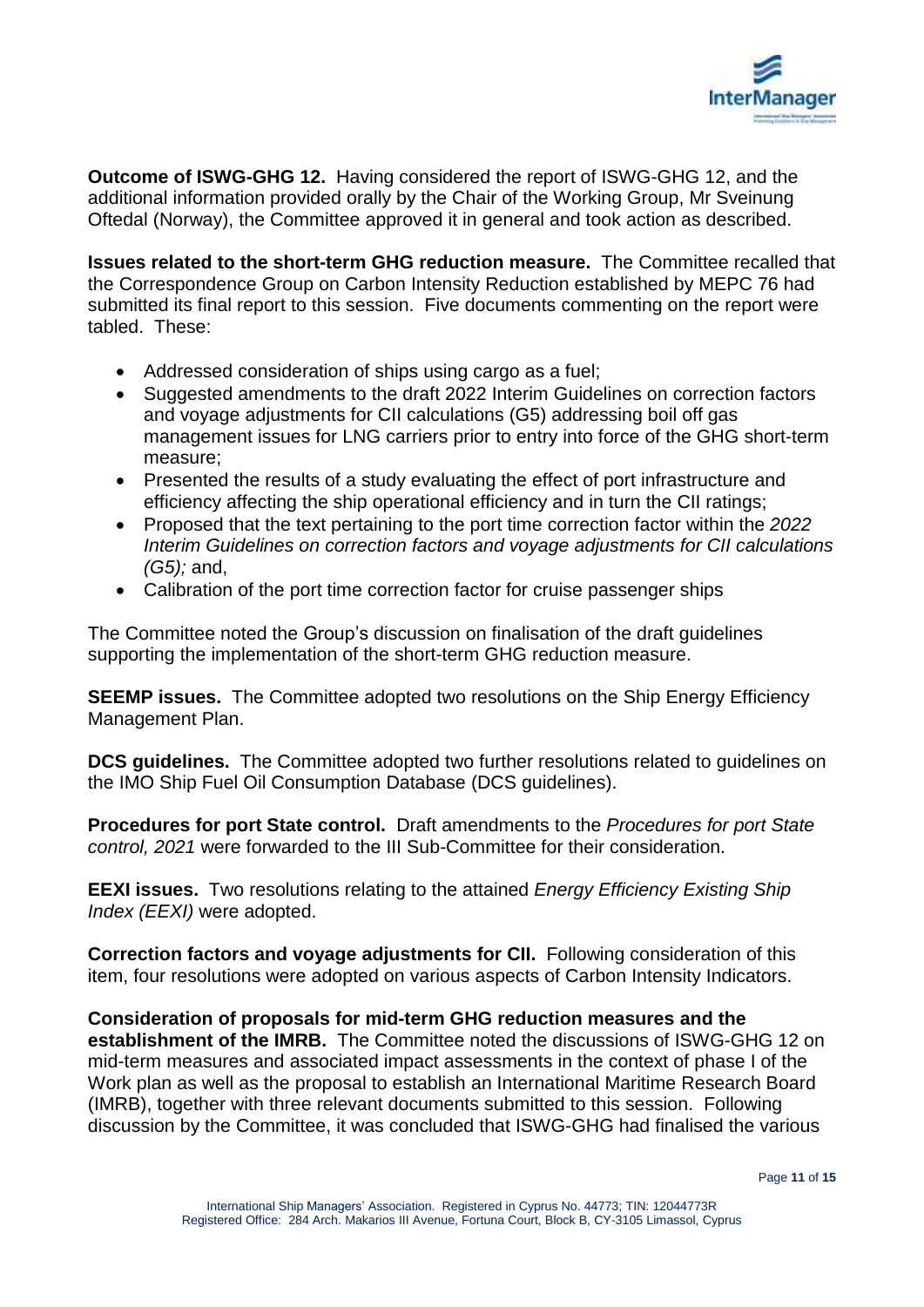

proposals under phase 1 of the Work plan for the development of mid-term measures and is now developing a "basket of candidate mid-term measures" under phase II.

**How to address the increasing workload on reduction of GHG emissions from ships and proposals for possible alternative working arrangements.** The Committee noted the Group's discussion on how to address the increasing workload on reduction of GHG emissions from ships and proposals for possible alternative working arrangements. In this regard, most notable was the view expressed by Australia and others that establishing a correspondence group at this session for further discussions would allow for a timely, transparent and inclusive discussion on addressing the excessive workload in the Committee and in ISWG-GHG on all GHG-related workstreams.

### **FOLLOW-UP WORK EMANATING FROM THE ACTION PLAN TO ADDRESS MARINE PLASTIC LITTER FROM SHIPS.**

**Outcome of PPR 9.** Action points for the Committee regarding marine plastic litter from ships included: the marking of fishing gear; draft amendments to MARPOL Annex V making the Garbage Record Book mandatory for ships of 100 GT and above and less than 400 GT; and, reducing the environmental risk of plastic pellets transported by ships.

**Other matters related to marine plastic litter.** The Committee thanked the Secretariat for the update on efforts to engage a consultant to review the terms of reference for the IMO Study on Marine Plastic Litter, noting that the TORs will be submitted to MEPC 79. It was also noted that since October 2019, Indian-flagged ships implemented a phased reduction on usage and carriage of materials made of single-use plastics whilst Germany informed the Committee of research conducted in Germany and international research Institutes on the subject of marine plastic litter, including microplastics.

## **POLLUTION PREVENTION AND RESPONSE.**

**Matters considered by correspondence prior to the virtual meeting.** Document MEPC 78/9/1 (Secretariat) set out the action requested of the Committee with matters emanating from the ninth session of the PPR Sub-Committee. During the virtual meeting, the Committee reconfirmed the Chair's proposals in annex 3 to document MEPC 78/1/1 as follows:

**Safety and pollution hazards of chemicals.** With regard to the categorization of liquid substances, the Committee:

- Concurred with the evaluation of products;
- Noted that advice on how to assess mixtures against the criteria discharge requirement in regulation 13.7.1.4 of MARPOL Annex II had been provided by GESAMP/EHS 58;
- Concurred with the evaluation of cleaning additives;
- Noted that ESPH 27 had undertaken a review and amendments had been made, including the deletion of products that had reached their expiry dates; and,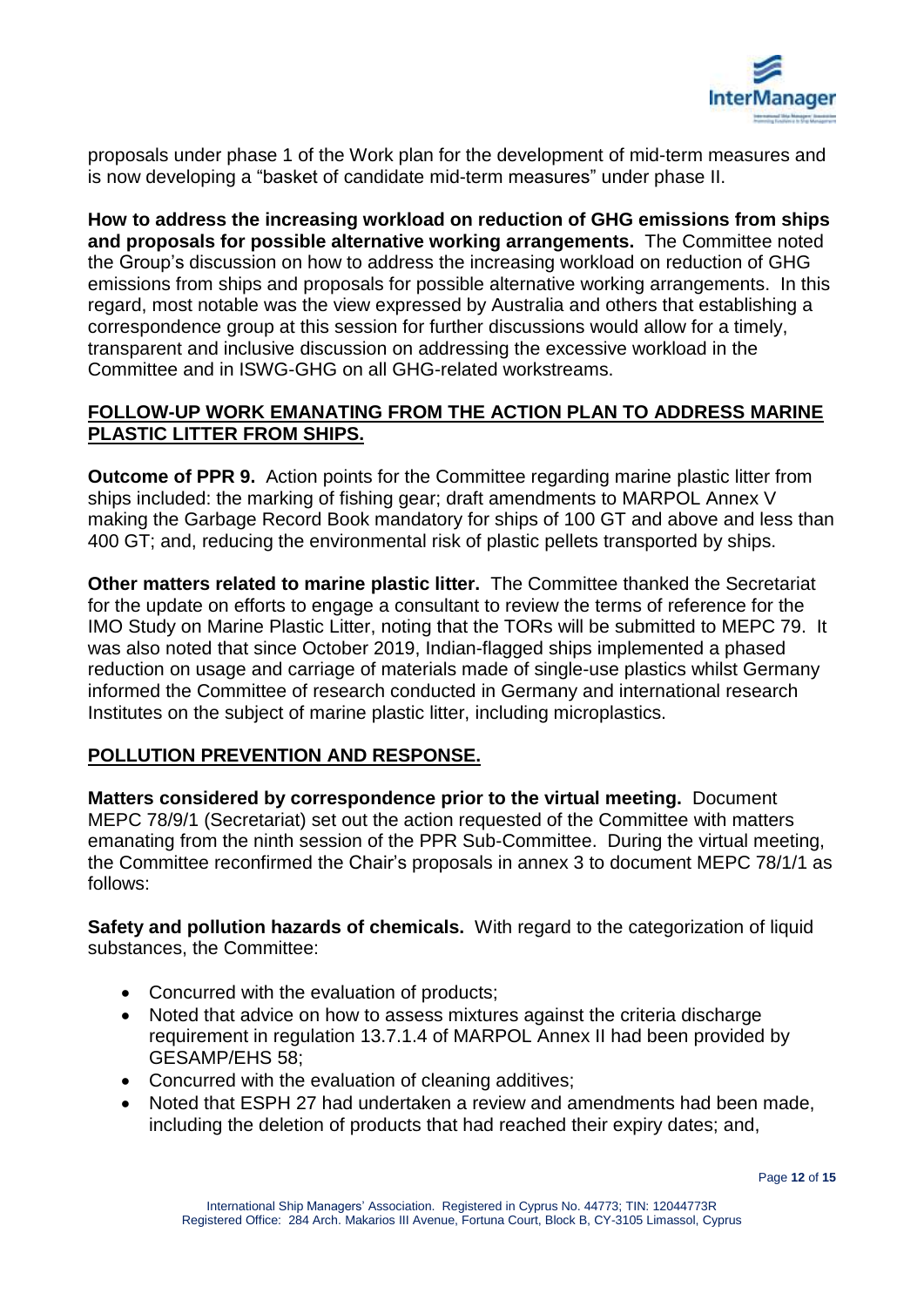

 Urged reporting countries that had products in list 2 or 3 to contact the respective manufacturers, requesting them to assess whether any changes in the carriage requirement were necessary.

**Inventory of Hazardous Materials under the Hong Kong Convention.** The Committee concurred with the view that there is no need for an update to the list of materials for the Inventory of Hazardous Materials under the Hong Kong Convention to include cybutryne following the entry into force of the respective controls, as the existing text in Appendix I to the Hong Kong convention is generic enough.

**Updated guidelines for brief sampling, inspection, and survey and certification of anti-fouling systems on ships.** Having considered the draft updated guidelines concerning anti-fouling systems on ships, as prepared by PPR 9 following the adoption by MEPC 76 of amendments to the AFS Convention introducing controls on cybutryne, the Committee adopted three MEPC accompanying resolutions for sampling, inspection and survey and certification.

**Draft amendments to MARPOL and associated guidelines to allow States with ports in the Arctic region to enter into regional arrangements for port reception facilities.**  The Committee approved draft amendments to MARPOL Annexes I, II, IV, V and VI concerning regional reception facilities in the Arctic, and in this connection, approved in principle, draft amendments to the 2012 *Guidelines for the development of a regional reception facility plan.*

**Review of the IBTS Guidelines and amendments to the IOPP Certificate and Oil Record Book.** The Committee recalled that PPR 7 had requested it to consider the updated IBTS (Integrated Bilge water Treatment System) Guidelines for the recording of operations in the Oil Record Book, as a package, with a view to deciding whether they could be approved. In addition, the Committee had for its consideration, two documents by IACS and one from Intertanko. Following a largely inconclusive discussion on the outcome of PPR 7 regarding this matter, the relevant documents that had been submitted, and the comments made during the debate at this session, the Committee nevertheless agreed, in principle, that forced evaporation was acceptable as a means for the disposal of oily bilge water and invited proposals to PPR 10 to add an appropriate regulation in MARPOL Annex I accordingly.

#### **REPORTS OF OTHER SUB-COMMITTEES.**

**Outcome of SDC 8.** The Committee noted the progress made at SDC 8 on the review of the *Guidelines for the reduction of underwater noise from commercial shipping to address adverse impacts on marine life* (MEPC.1/Circ.833), including the agreed work plan for its revision and the identification of next steps.

**Outcome of HTW 8.** The Committee concurred with the decision of MSC 105 to approve the draft revised checklist for considering and addressing human element issues and associated draft amendments to the *Organisation and method of work of the Maritime Safety Committee and the Marine Environment Protection Committee and their subsidiary*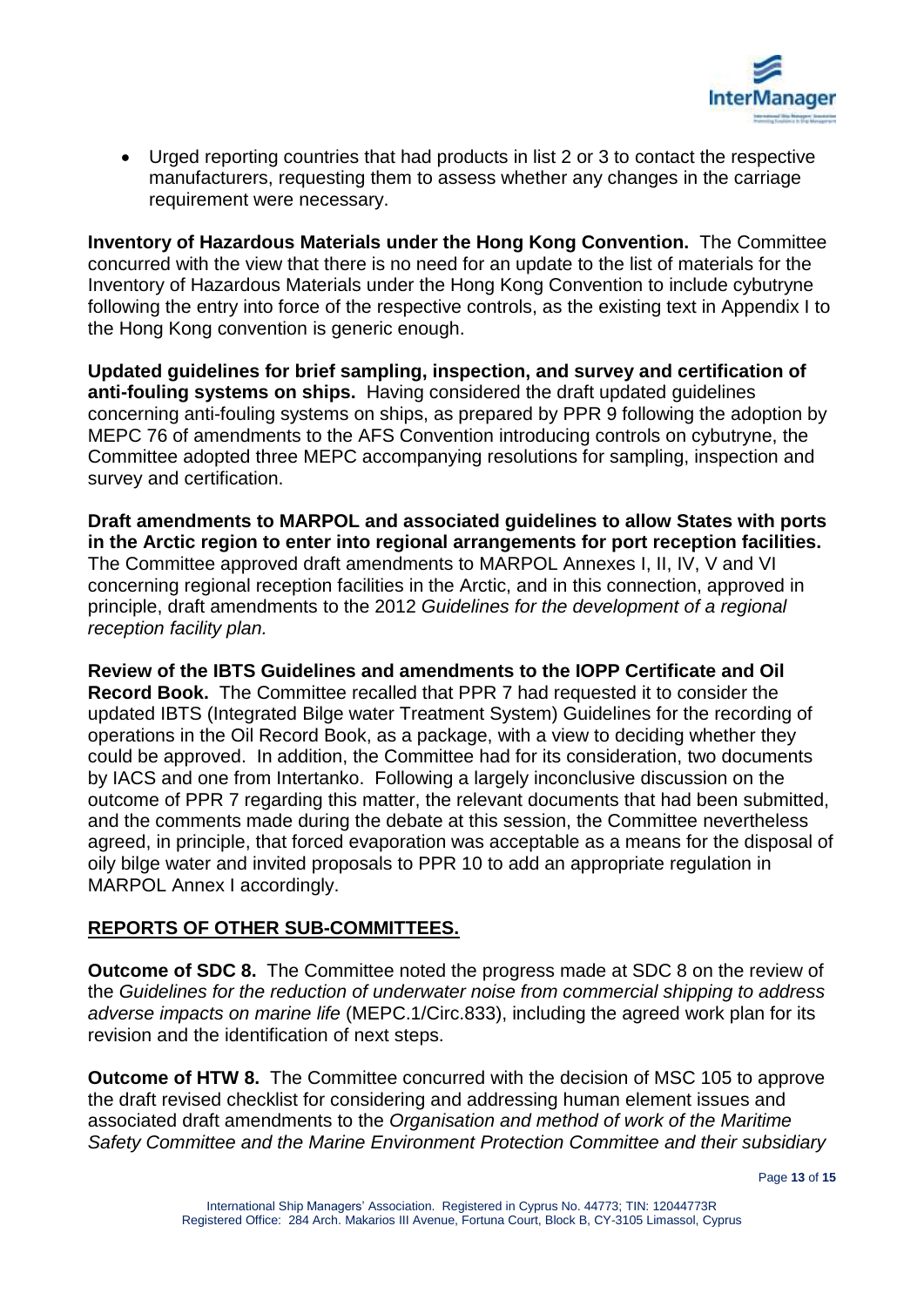

*bodies* and associated draft MSC-MEPC circular. Progress made at HTW 8 was noted in relation to output 6.11 (Development of training provisions for seafarers related to the BWM Convention).

**Outcome of III 7.** The outcome of the analysis of the four consolidated audit summary reports (CASRs) under the IMO Member State Audit Scheme (IMSAS) was endorsed by the Committee. In addition, the Committee noted the identified areas that may need technical assistance and agreed to forward them to the Technical Cooperation Committee for consideration and reporting to the Council, as appropriate.

**List of certificates and documents required to be carried on board ships.** The Committee concurred with the decision made by LEG 108, MSC 105 and FAL 46 to approve the draft joint FAL.2-MEPC.1-LEG.2 circular on the List of certificates and documents required to be carried on board ships.

### **IDENTIFICATION AND PROTECTION OF SPECIAL AREAS, ECAs AND PSSAs.**

**Proposal to Designate the Mediterranean Sea, as a whole, as an Emission Control Area for Sulphur oxides and particulate matter.** Following discussion on this item, the Committee recognized the broad support for the proposed designation and associated amendments to MARPOL Annex VI, while noting the different comments and concerns. Consequently a Technical Group on the Designation of Special Areas under MARPOL was established to review the matter.

**Report of the Technical Group.** The Committee noted that the Technical Group determined that the ECA for Sulphur oxides and particulate matter proposed for the Mediterranean Sea satisfied the criteria set forth in section 3 of Appendix III of MARPOL Annex VI and having endorsed the proposal, approved the draft amendments to MARPOL Annex VI.

**ANY OTHER BUSINESS.** The Committee considered by correspondence, prior to the virtual meeting, a total of six documents. During the virtual meeting, the Committee reconfirmed the Chair's proposals as follows:

**Recent inter-agency activities.** Noted the information contained in document MEPC 78/15 (Secretariat) on recent inter-agency activities and invited the Secretariat to continue its cooperation with other United Nations Agencies on issues relating to the marine environment.

**Certified true copies of consolidated texts of IMO instruments.** The Committee endorsed the list of mandatory instruments under its purview for which a consolidated version would be most beneficial.

**Updates to the footnotes in the MARPOL Convention.** The Secretariat was requested to take into account the proposals in document MEPC 78/15/2 (China) when preparing the new edition of the MARPOL Convention.